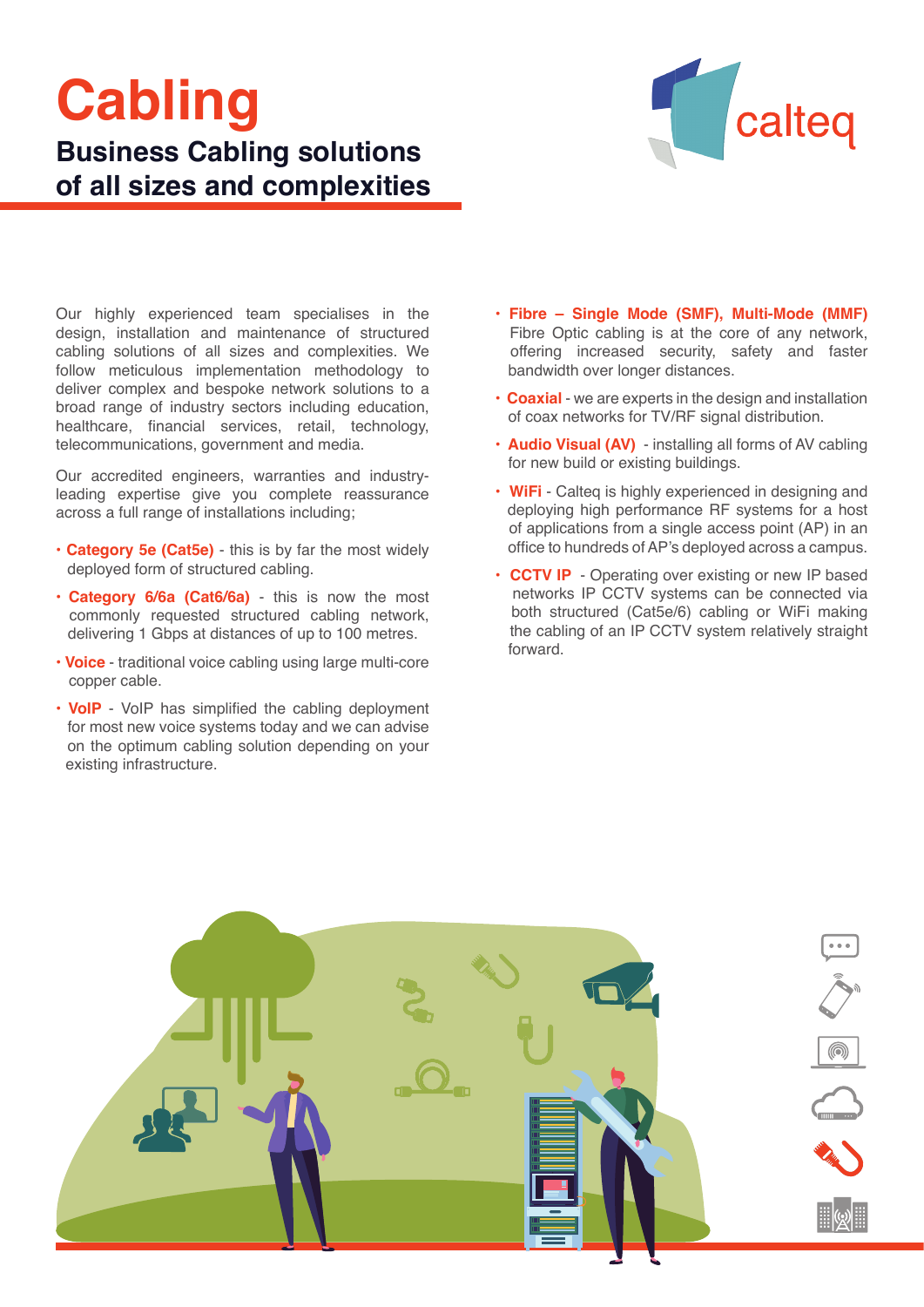# **Working with Calteq**

At Calteq we build long standing, close working relationships with all our clients. This ensures that we fully understand your requirements and consistently provide high levels of service to you. We assist you in assessing your infrastructure needs and ensure that any solution we recommend incorporates future requirements and growth of your organisation.

Calteq certifies every cable and every piece of hardware in the system. We use the latest testing equipment to ensure every installation meets and exceeds national and international standards. Our knowledge, craftsmanship and experience make us a highly reliable and qualified partner to deliver your solution.

# **What other cabling services do we provide?**



#### **Rollout projects**

We can project manage nationwide cabling solution rollouts across multiple locations or buildings. These range from IT and telecoms cabling to hardware and network replacements.

# **Audit/Health Check**

Calteq will perform a complete network audit or health check using the very latest Fluke network certifiers enabling us to identify any issues. We also carry out complete cabinet audits and clean ups, usually freeing up numerous network ports. A report will be provided to ensure you can make an informed decision on the best way forward.



# **Maintenance/SLA**

We offer Maintenance Support Contracts that are designed to deliver cost effective, worry free operation and minimise the costs associated with downtime of your network. Service contracts can be established for existing networks as well as new installations.



## **Subcontractors**

Calteq partners with a number of leading IT solutions providers who don't have cabling resource or expertise in-house allowing them to extend their **+** offering and increase margin.